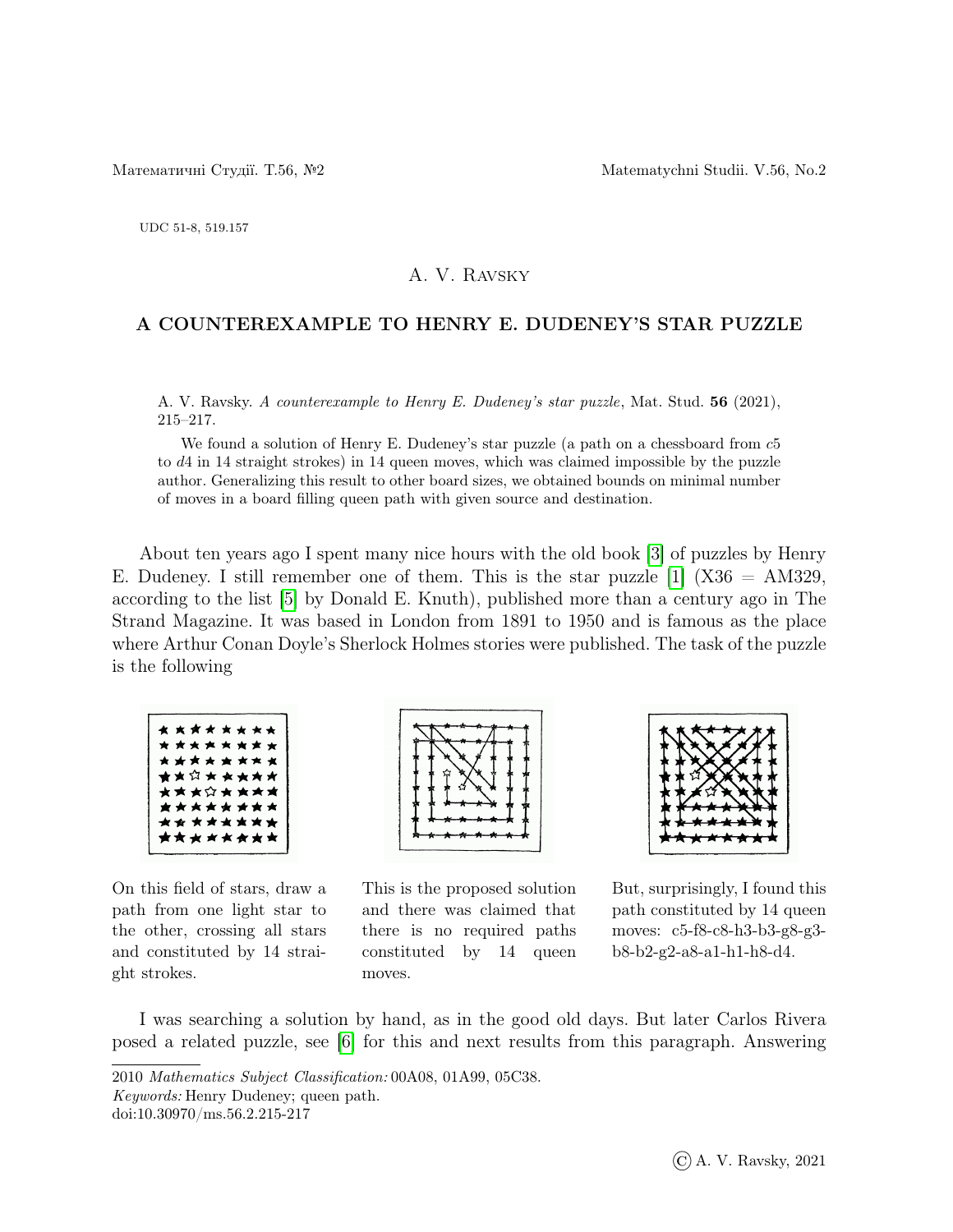## 216 A. V. RAVSKY

the questions of Carlos Rivera (and also of Janos Barat and Konstantin Knop), Giovanni Resta wrote a program. Assuming its correctness, he found five other solutions (which are twins of mine), verified that for each pair of cells it is not possible to cover all the cells with a path of length 13 (or less) going from one cell to the other, and analyzed all the source-destination pairs of cells, to see which admitted a board filling 14-moves path joining them. He provided a detailed and graphical description of this analysis, based on which I showed that any pair of cells can be connected by a board filling queen path constituted by at most 15 moves.

We also considered related problems and discussed a generalization of the above results to other board sizes. Let B be an  $m \times n$  board, that is a rectangular board with m rows and n columns and  $t(n, m)$  be the minimum number of moves of a *closed* queen path, which covers each cell of  $\beta$ . In the solution of Puzzle 416 ("Sinking the fishing-boats") from [\[2\]](#page-2-4) is shown that  $t(7, 7) \leq 12$ . In its comment is claimed that  $t(m, m) = 2m - 2$  when  $m \geq 7$ .

For rectangular boards, simple bounds for  $t(m, n)$  are provided by the following

<span id="page-1-0"></span>**Proposition 1.** Let  $m \leq n$  be natural numbers. Then  $t(m, n) \leq 2m$  if m is even or  $m = n$ , and  $t(m, n) \leq 2m + 1$  if m is odd.

Proof. We use rook paths to provide the required bounds. For this purpose, place a rook at a top corner of an  $m \times n$  board and move it along a sweeping path from the top to the bottom, constituted by horizontal moves from one board side to the other, interleaved by moves by one cell down. When the constructing path will fill the bottom row, the rook will need one or two moves (depending on the parity of  $m$ ) to return to the start cell. Note that when  $m = n$  then the rook can return to the start cell by one queen move anyway.  $\Box$ 

For any cells P and Q of B, let  $f(P,Q)$  be the minimum number of moves of a board filling queen path from  $P$  to  $Q$ .

**Proposition 2.** Let  $\mathcal{B}$  be an  $m \times n$  board and P, Q be any cells of  $\mathcal{B}$ , connected by a queen move. Then  $t(m, n) \le f(P, P) \le t(m, n) + 1$  and  $t(m, n) - 1 \le f(P, Q) \le t(m, n) + 2$ .

*Proof.* Since any board filling queen path from P to P is closed, we have  $t(m, n) \le f(P, P)$ . On the other hand, let P be any closed board filling queen path on B, constituted of  $t(m, n)$ moves. Then there exists a move M of P, which covers the cell P. Let  $M = P'P''$  be a move from a cell P' to a cell P''. If either P' or P'' equals P then choosing this cell as a new start cell of  $P$ , provides us a board filling queen path from  $P$  to  $P$ , constituted of  $t(m, n)$  moves. Otherwise we split the move P'P'' into moves P'P and P'P'', and put P as the start cell of the split path. This provides us a board filling queen path from  $P$  to  $P$ , constituted of  $t(m, n) + 1$  moves.

Let P be an arbitrary board filling queen path from P to Q, constituted of  $f(P,Q)$ moves. Extending  $P$  by a move from  $Q$  to  $P$ , we obtain a closed board filling queen path on  $\mathcal B$ , constituted of  $f(P,Q)$  moves. On the other hand, let  $\mathcal P$  be any closed board filling queen path on  $\mathcal{B}$ , constituted of  $t(m, n)$  moves. Then there exists a move M of P, which covers the cell P. Let  $M = P'P''$  be a move from a cell P' to a cell P''. Replacing the move  $P'P''$  by moves  $P'P$ ,  $QP$ , and  $PP''$  (if some of these moves are empty then we skip